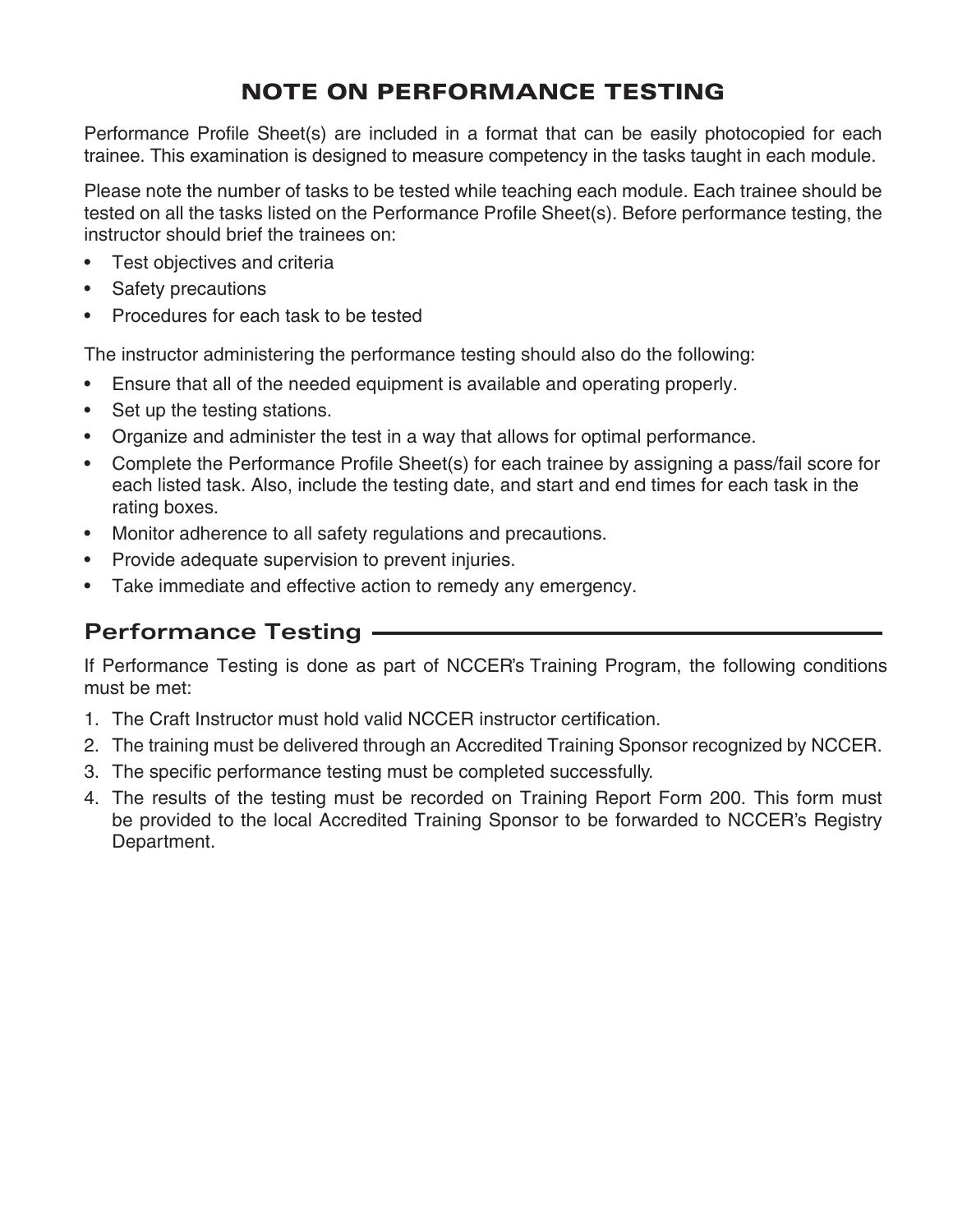**Module One: 30313-12 has no Performance Profile Sheet; performance testing is not required for this module.**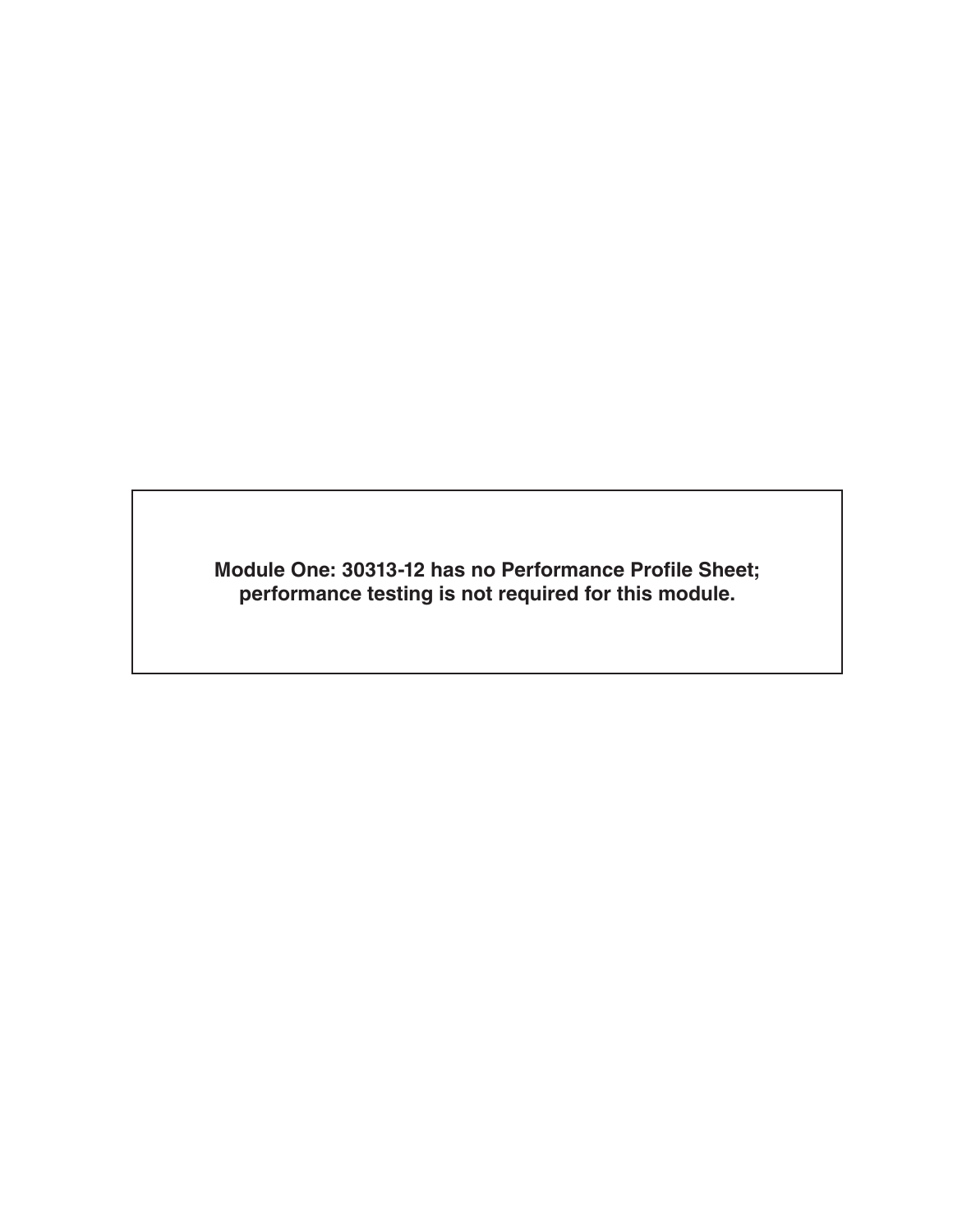**Craft: Ironworking**

**Module Two: 30314-12**

**Module Title: Flux Core for Ironworking**



**NCCER TRAINING**

TRAINEE NAME: **All and the set of the set of the set of the set of the set of the set of the set of the set of the set of the set of the set of the set of the set of the set of the set of the set of the set of the set of t** 

TRAINING PROGRAM SPONSOR: \_\_\_\_\_\_\_\_\_\_\_\_\_\_\_\_\_\_\_\_\_\_\_\_\_\_\_\_\_\_\_\_\_\_\_\_\_\_\_\_\_\_\_\_\_\_\_\_\_\_\_\_\_\_

INSTRUCTOR: with a set of the set of the set of the set of the set of the set of the set of the set of the set of the set of the set of the set of the set of the set of the set of the set of the set of the set of the set o

 **Rating Levels:** (1) Passed: performed task (2) Failed: did not perform task Be sure to list the date the testing for each task was completed.

\_\_\_\_\_\_\_\_\_\_\_\_\_\_\_\_\_\_\_\_\_\_\_\_\_\_\_\_\_\_\_\_\_\_\_\_\_\_\_\_\_\_\_\_\_\_\_\_\_\_\_\_\_\_\_\_\_\_\_\_\_\_\_\_\_\_\_\_\_\_\_\_\_\_\_\_\_\_\_\_\_\_\_\_\_\_\_\_\_\_\_\_

**Recognition:** When testing for the NCCER Training Program, record performance testing results on Training Report Form 200, and submit the results to your Training Program Sponsor.

| <b>OBJECTIVE</b> | <b>TASK</b>                                                                                                                               | <b>RATING</b> | <b>DATE</b> | <b>START</b><br><b>TIME</b> | <b>END</b><br><b>TIME</b> |
|------------------|-------------------------------------------------------------------------------------------------------------------------------------------|---------------|-------------|-----------------------------|---------------------------|
| $\overline{2}$   | Set up FCAW equipment with and<br>1.<br>without shielding gases.                                                                          |               |             |                             |                           |
| 5                | Make multiple-pass FCAW fillet welds<br>2.<br>on carbon steel plate coupons in the<br>following positions:                                |               |             |                             |                           |
|                  | •1F                                                                                                                                       |               |             |                             |                           |
|                  | •2F                                                                                                                                       |               |             |                             |                           |
| 6                | 3.<br>Make multiple-pass FCAW V-groove<br>welds on carbon steel plate coupons in<br>the following positions (with or without<br>backing): |               |             |                             |                           |
|                  | $\cdot$ 1G                                                                                                                                |               |             |                             |                           |
|                  | $\cdot$ 2G                                                                                                                                |               |             |                             |                           |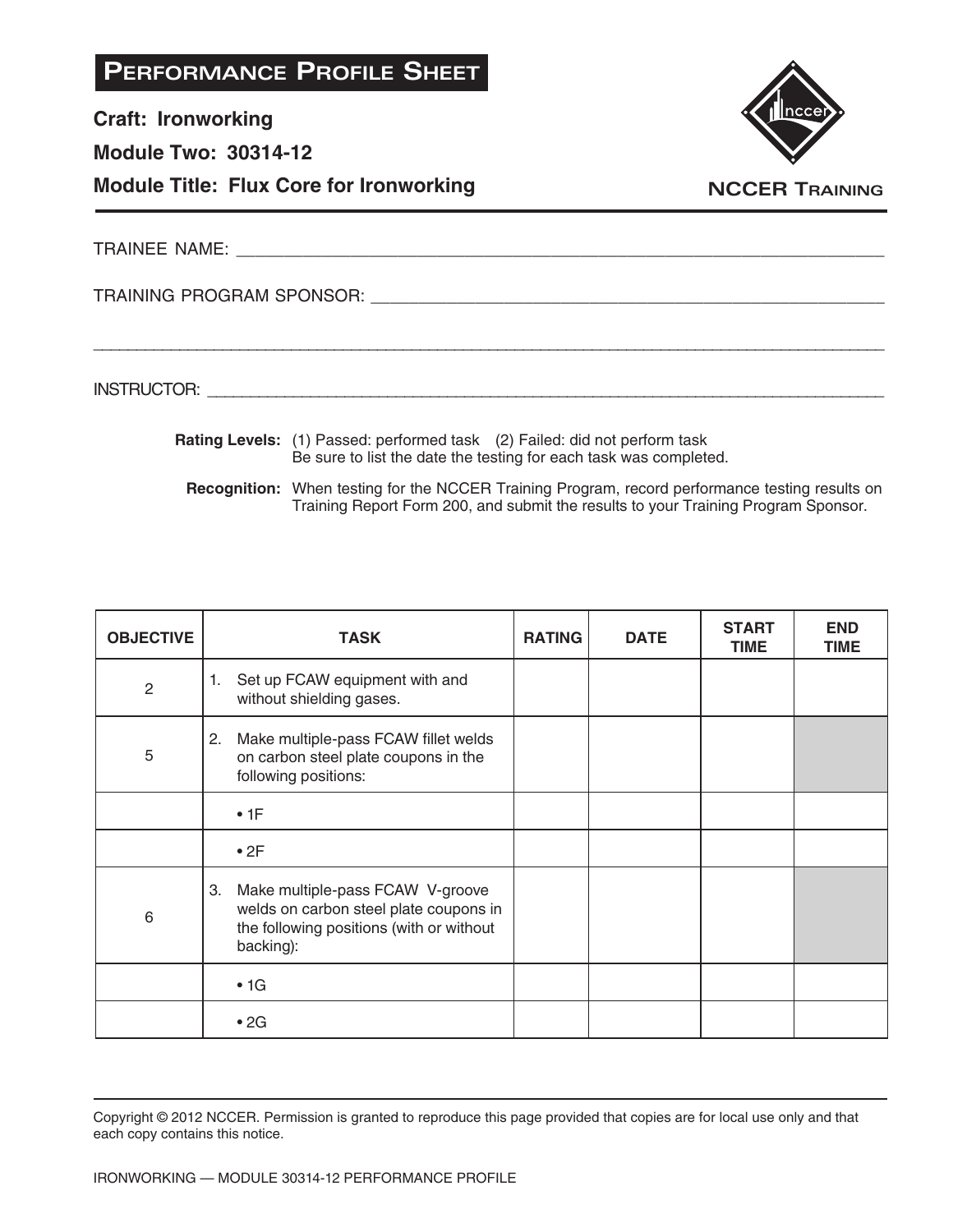**Craft: Ironworking**

**Module Three: 30304-12**

### **Module Title: Stud Welding**



**NCCER TRAINING**

TRAINEE NAME: **And the set of the set of the set of the set of the set of the set of the set of the set of the set of the set of the set of the set of the set of the set of the set of the set of the set of the set of the s** 

TRAINING PROGRAM SPONSOR: \_\_\_\_\_\_\_\_\_\_\_\_\_\_\_\_\_\_\_\_\_\_\_\_\_\_\_\_\_\_\_\_\_\_\_\_\_\_\_\_\_\_\_\_\_\_\_\_\_\_\_\_\_\_

INSTRUCTOR: with a set of the set of the set of the set of the set of the set of the set of the set of the set of the set of the set of the set of the set of the set of the set of the set of the set of the set of the set o

 **Rating Levels:** (1) Passed: performed task (2) Failed: did not perform task Be sure to list the date the testing for each task was completed.

\_\_\_\_\_\_\_\_\_\_\_\_\_\_\_\_\_\_\_\_\_\_\_\_\_\_\_\_\_\_\_\_\_\_\_\_\_\_\_\_\_\_\_\_\_\_\_\_\_\_\_\_\_\_\_\_\_\_\_\_\_\_\_\_\_\_\_\_\_\_\_\_\_\_\_\_\_\_\_\_\_\_\_\_\_\_\_\_\_\_\_\_

**Recognition:** When testing for the NCCER Training Program, record performance testing results on Training Report Form 200, and submit the results to your Training Program Sponsor.

| <b>OBJECTIVE</b> | <b>TASK</b>                                                                | <b>RATING</b> | <b>DATE</b> | <b>START</b><br><b>TIME</b> | <b>END</b><br><b>TIME</b> |
|------------------|----------------------------------------------------------------------------|---------------|-------------|-----------------------------|---------------------------|
| 3                | Set up the stud machine.<br>1.                                             |               |             |                             |                           |
| 3                | Adjust the stud gun for the size, type,<br>2.<br>and depth of studs.       |               |             |                             |                           |
| 4                | Inspect a stud to make sure the stud<br>3.<br>has been properly installed. |               |             |                             |                           |
| $\mathbf{2}$     | Identify the parts of a stud welding gun.<br>4.                            |               |             |                             |                           |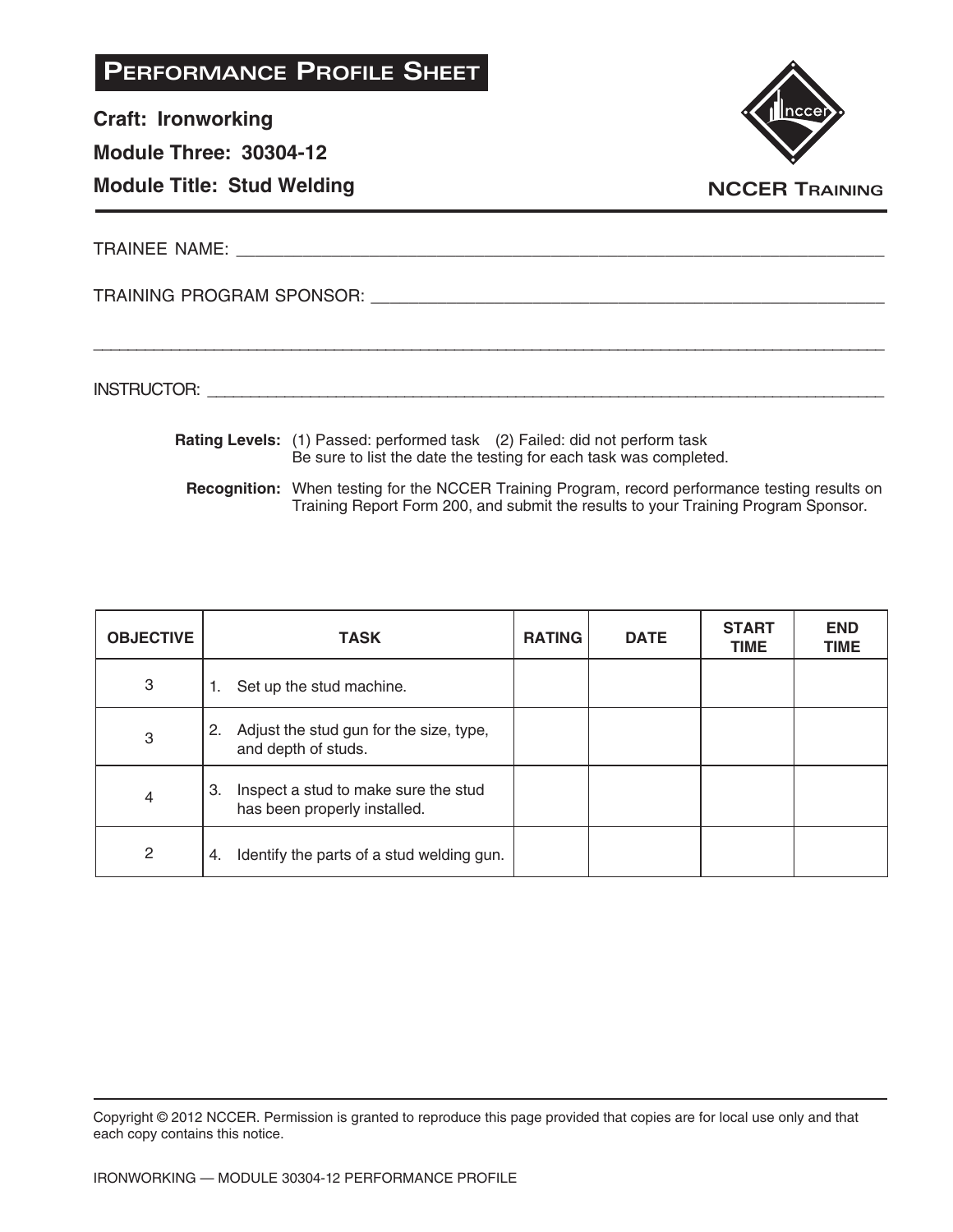**Module Four: 30312-12 has no Performance Profile Sheet; performance testing is not required for this module.**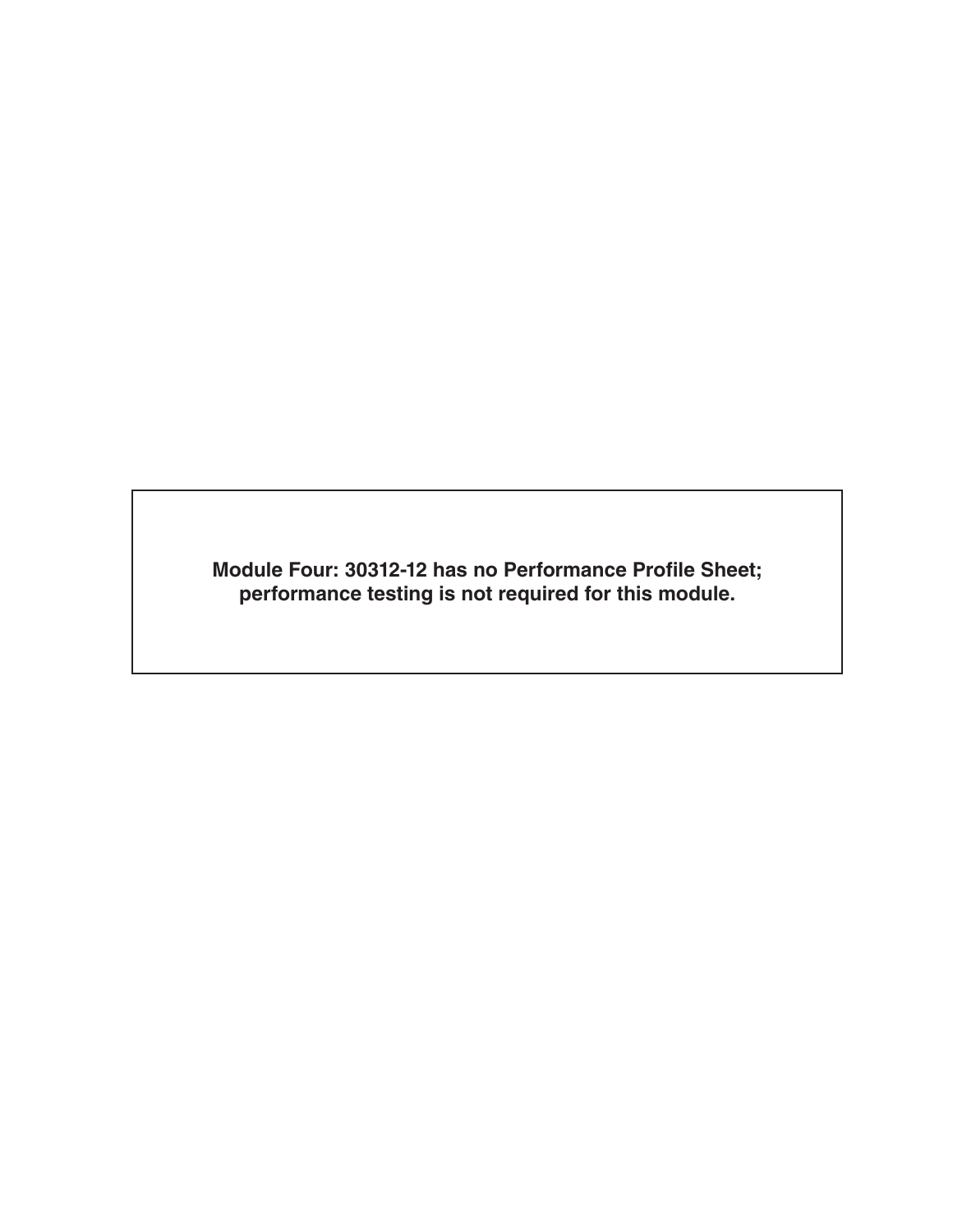**Craft: Ironworking**

**Module Five: 38301-11**

#### **Module Title: Advanced Rigging**



**NCCER TRAINING**

TRAINEE NAME: **All and the set of the set of the set of the set of the set of the set of the set of the set of the set of the set of the set of the set of the set of the set of the set of the set of the set of the set of t** 

TRAINING PROGRAM SPONSOR: \_\_\_\_\_\_\_\_\_\_\_\_\_\_\_\_\_\_\_\_\_\_\_\_\_\_\_\_\_\_\_\_\_\_\_\_\_\_\_\_\_\_\_\_\_\_\_\_\_\_\_\_\_\_

INSTRUCTOR: with a set of the set of the set of the set of the set of the set of the set of the set of the set of the set of the set of the set of the set of the set of the set of the set of the set of the set of the set o

 **Rating Levels:** (1) Passed: performed task (2) Failed: did not perform task Be sure to list the date the testing for each task was completed.

\_\_\_\_\_\_\_\_\_\_\_\_\_\_\_\_\_\_\_\_\_\_\_\_\_\_\_\_\_\_\_\_\_\_\_\_\_\_\_\_\_\_\_\_\_\_\_\_\_\_\_\_\_\_\_\_\_\_\_\_\_\_\_\_\_\_\_\_\_\_\_\_\_\_\_\_\_\_\_\_\_\_\_\_\_\_\_\_\_\_\_\_

**Recognition:** When testing for the NCCER Training Program, record performance testing results on Training Report Form 200, and submit the results to your Training Program Sponsor.

| <b>OBJECTIVE</b> | <b>TASK</b>                                                                                      | <b>RATING</b> | <b>DATE</b> | <b>START</b><br><b>TIME</b> | <b>END</b><br><b>TIME</b> |
|------------------|--------------------------------------------------------------------------------------------------|---------------|-------------|-----------------------------|---------------------------|
| 4                | Select the appropriate spreader bars or<br>1.<br>equalizer beam for a given load.                |               |             |                             |                           |
| 5                | 2. Demonstrate the ability to determine<br>the center of gravity for a non-<br>symmetrical load. |               |             |                             |                           |
| 6                | Given a particular load, select the<br>3.<br>appropriate sling(s) for a lift.                    |               |             |                             |                           |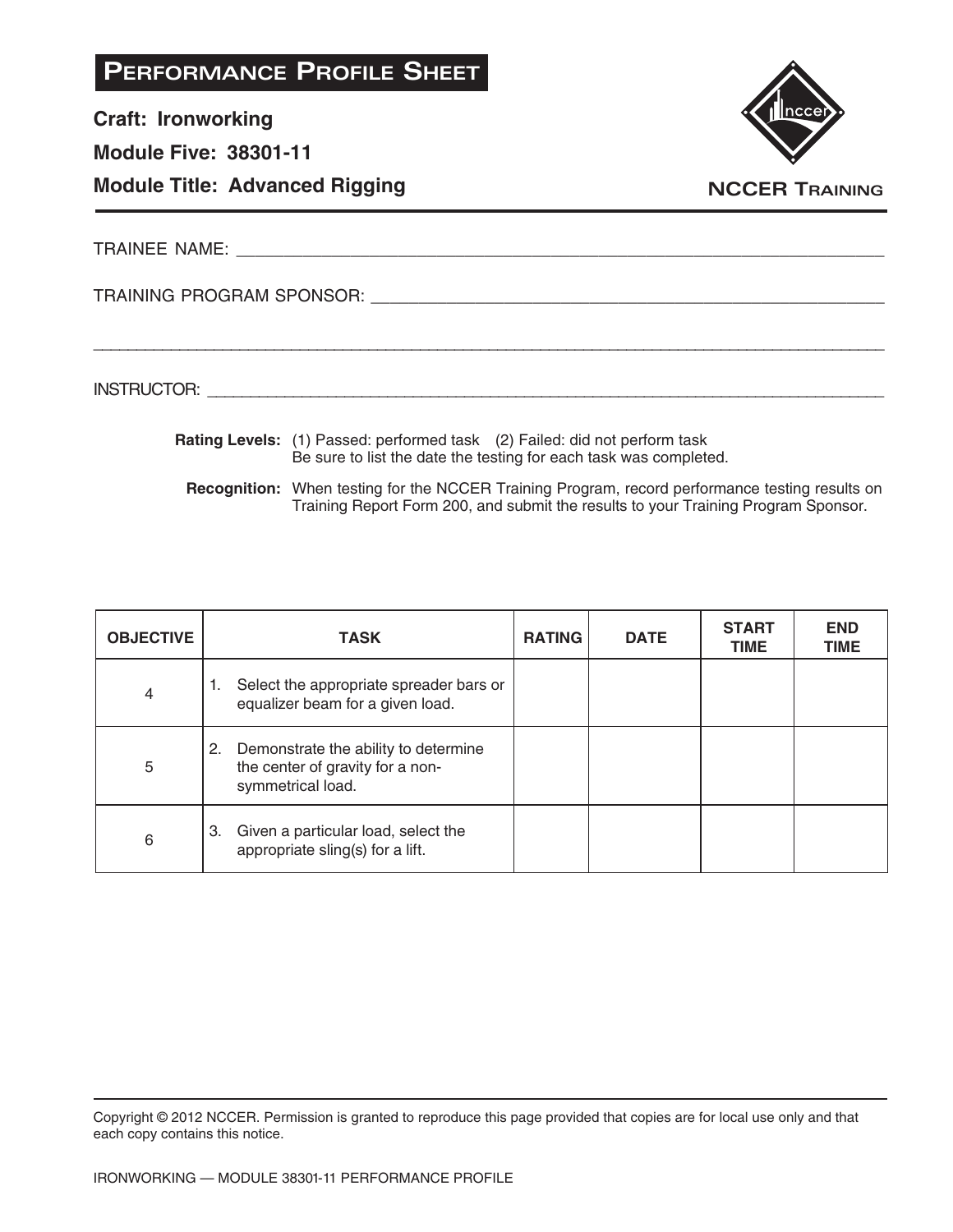**Craft: Ironworking**

**Module Six: 30311-12**

**Module Title: Precast/Tilt-Up Erection**



TRAINEE NAME: **And a set of the set of the set of the set of the set of the set of the set of the set of the set of the set of the set of the set of the set of the set of the set of the set of the set of the set of the set** 

TRAINING PROGRAM SPONSOR: \_\_\_\_\_\_\_\_\_\_\_\_\_\_\_\_\_\_\_\_\_\_\_\_\_\_\_\_\_\_\_\_\_\_\_\_\_\_\_\_\_\_\_\_\_\_\_\_\_\_\_\_\_\_

INSTRUCTOR: \_\_\_\_\_\_\_\_\_\_\_\_\_\_\_\_\_\_\_\_\_\_\_\_\_\_\_\_\_\_\_\_\_\_\_\_\_\_\_\_\_\_\_\_\_\_\_\_\_\_\_\_\_\_\_\_\_\_\_\_\_\_\_\_\_\_\_\_\_\_\_\_\_\_\_\_\_\_\_

 **Rating Levels:** (1) Passed: performed task (2) Failed: did not perform task Be sure to list the date the testing for each task was completed.

\_\_\_\_\_\_\_\_\_\_\_\_\_\_\_\_\_\_\_\_\_\_\_\_\_\_\_\_\_\_\_\_\_\_\_\_\_\_\_\_\_\_\_\_\_\_\_\_\_\_\_\_\_\_\_\_\_\_\_\_\_\_\_\_\_\_\_\_\_\_\_\_\_\_\_\_\_\_\_\_\_\_\_\_\_\_\_\_\_\_\_\_

**Recognition:** When testing for the NCCER Training Program, record performance testing results on Training Report Form 200, and submit the results to your Training Program Sponsor.

| <b>OBJECTIVE</b> | <b>TASK</b>                               | <b>RATING</b> | <b>DATE</b> | <b>START</b><br><b>TIME</b> | <b>END</b><br><b>TIME</b> |
|------------------|-------------------------------------------|---------------|-------------|-----------------------------|---------------------------|
| $\overline{2}$   | Develop a JHA for precast erection.<br>1. |               |             |                             |                           |
| $\overline{2}$   | Develop a JHA for tilt-up erection.<br>2. |               |             |                             |                           |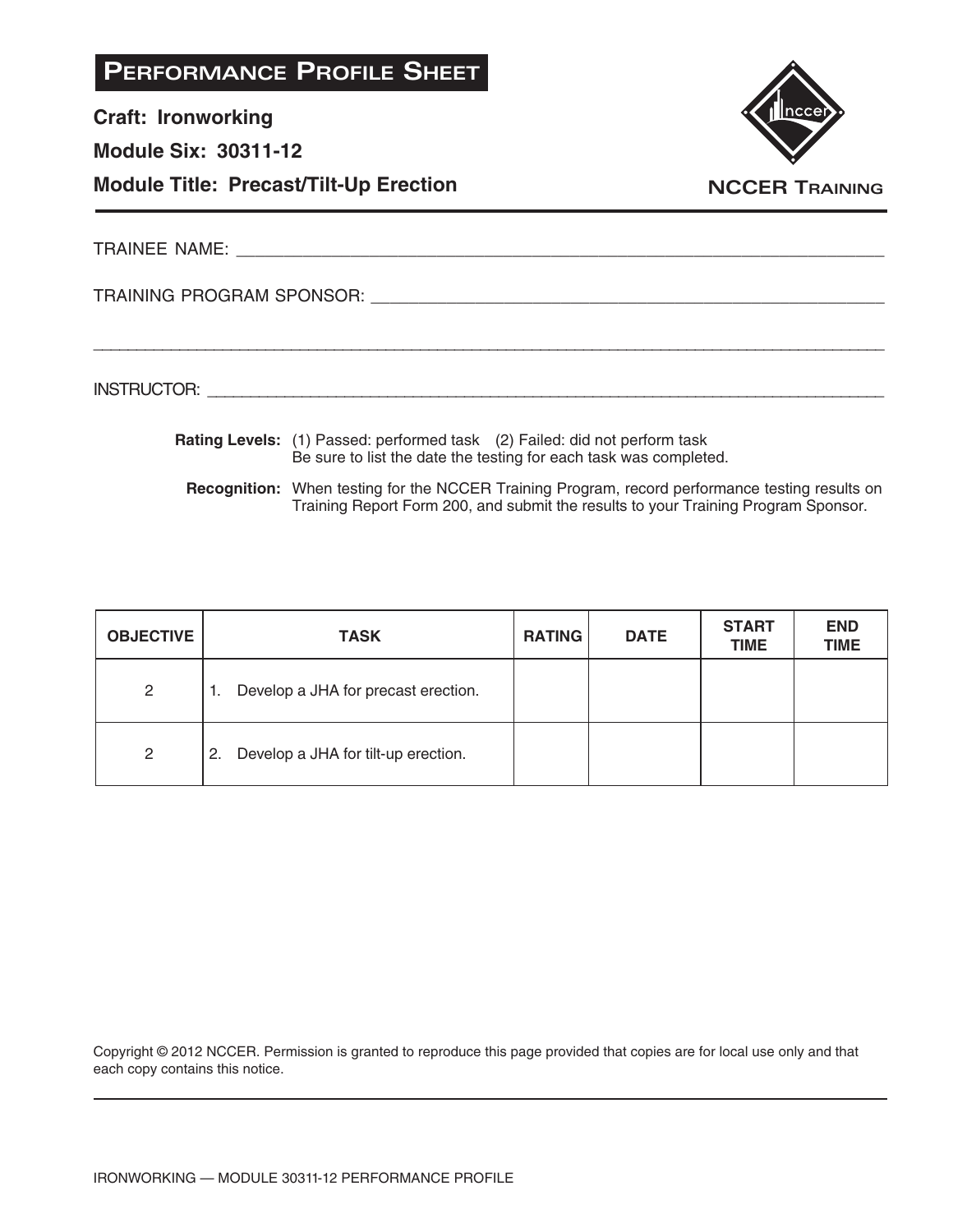| <b>PERFORMANCE PROFILE SHEET</b>                          |                       |
|-----------------------------------------------------------|-----------------------|
| <b>Craft: Ironworking</b>                                 | nccer                 |
| <b>Module Seven: 30307-12</b>                             |                       |
| <b>Module Title: Special Application Hoisting Devices</b> | <b>NCCER TRAINING</b> |
|                                                           |                       |
| TRAINING PROGRAM SPONSOR: TRAINING PROGRAM SPONSOR:       |                       |
|                                                           |                       |
|                                                           |                       |

- **Rating Levels:** (1) Passed: performed task (2) Failed: did not perform task Be sure to list the date the testing for each task was completed.
	- **Recognition:** When testing for the NCCER Training Program, record performance testing results on Training Report Form 200, and submit the results to your Training Program Sponsor.

| <b>OBJECTIVE</b> | <b>TASK</b>           | <b>RATING</b> | <b>DATE</b> | <b>START</b><br><b>TIME</b> | <b>END</b><br><b>TIME</b> |
|------------------|-----------------------|---------------|-------------|-----------------------------|---------------------------|
|                  | Rig high lines.<br>ш. |               |             |                             |                           |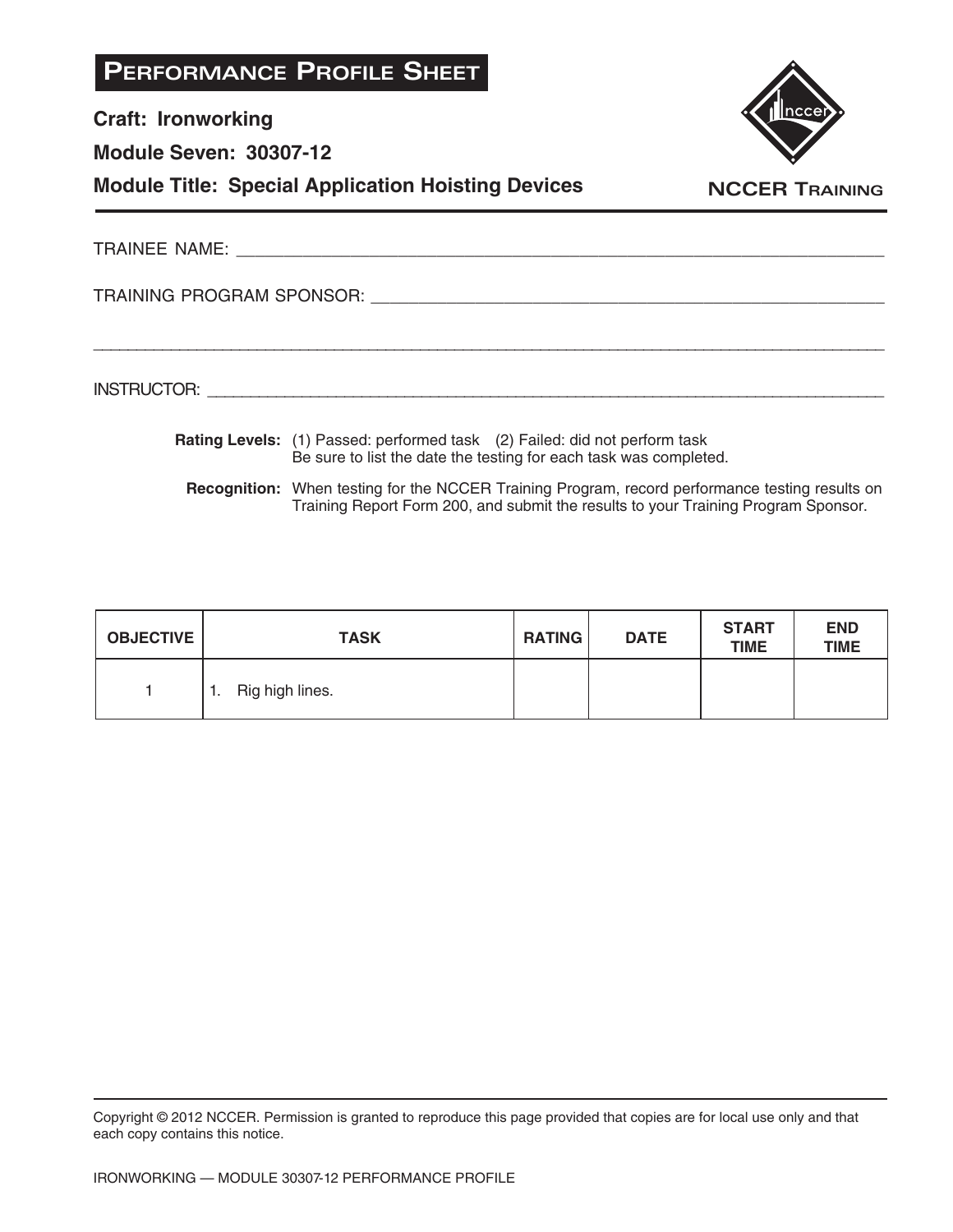| <b>PERFORMANCE PROFILE SHEET</b>                       |                       |
|--------------------------------------------------------|-----------------------|
| <b>Craft: Ironworking</b>                              |                       |
| <b>Module Eight: 30315-12</b>                          |                       |
| <b>Module Title: Survey Equipment Use and Care Two</b> | <b>NCCER TRAINING</b> |
| <b>TRAINEE NAME:</b>                                   |                       |

TRAINING PROGRAM SPONSOR: \_\_\_\_\_\_\_\_\_\_\_\_\_\_\_\_\_\_\_\_\_\_\_\_\_\_\_\_\_\_\_\_\_\_\_\_\_\_\_\_\_\_\_\_\_\_\_\_\_\_\_\_\_\_

INSTRUCTOR: \_\_\_\_\_\_\_\_\_\_\_\_\_\_\_\_\_\_\_\_\_\_\_\_\_\_\_\_\_\_\_\_\_\_\_\_\_\_\_\_\_\_\_\_\_\_\_\_\_\_\_\_\_\_\_\_\_\_\_\_\_\_\_\_\_\_\_\_\_\_\_\_\_\_\_\_\_\_\_

 **Rating Levels:** (1) Passed: performed task (2) Failed: did not perform task Be sure to list the date the testing for each task was completed.

\_\_\_\_\_\_\_\_\_\_\_\_\_\_\_\_\_\_\_\_\_\_\_\_\_\_\_\_\_\_\_\_\_\_\_\_\_\_\_\_\_\_\_\_\_\_\_\_\_\_\_\_\_\_\_\_\_\_\_\_\_\_\_\_\_\_\_\_\_\_\_\_\_\_\_\_\_\_\_\_\_\_\_\_\_\_\_\_\_\_\_\_

**Recognition:** When testing for the NCCER Training Program, record performance testing results on Training Report Form 200, and submit the results to your Training Program Sponsor.

| <b>OBJECTIVE</b> | <b>TASK</b>                                                               | <b>RATING</b> | <b>DATE</b> | <b>START</b><br><b>TIME</b> | <b>END</b><br><b>TIME</b> |
|------------------|---------------------------------------------------------------------------|---------------|-------------|-----------------------------|---------------------------|
|                  | Set up a theodolite over a point and<br>1.<br>backsight to another point. |               |             |                             |                           |
| 2                | Sweep a column for plumb with a<br>2.<br>theodolite.                      |               |             |                             |                           |
| 3                | 3. Set up additional reference points by<br>turning 90-degree angles.     |               |             |                             |                           |
| 7                | Demonstrate how to properly hold a<br>4.<br>prism and surveying rod.      |               |             |                             |                           |

Copyright © 2012 NCCER. Permission is granted to reproduce this page provided that copies are for local use only and that each copy contains this notice.

IRONWORKING — MODULE 30315-12 PERFORMANCE PROFILE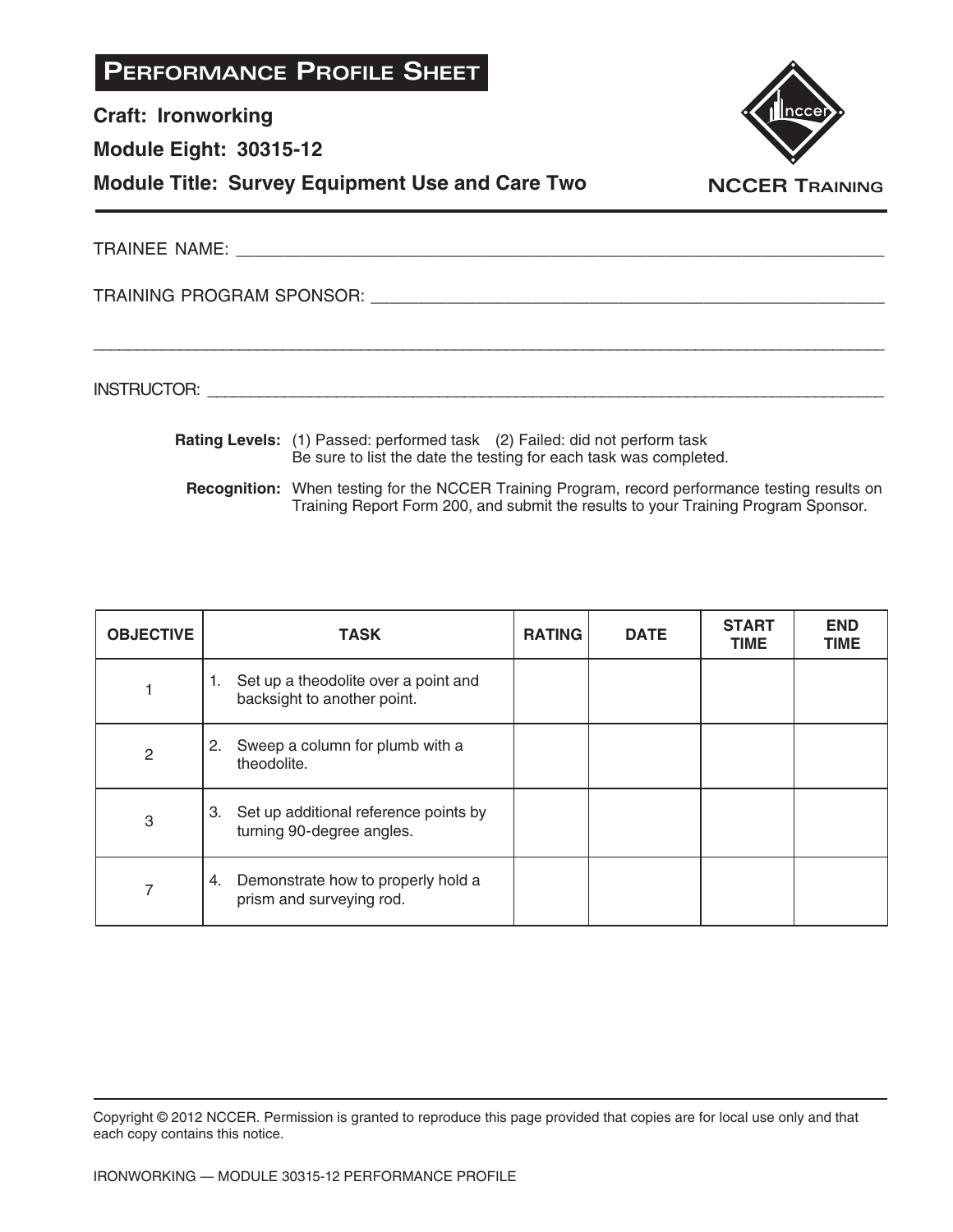**Module Nine: 30302-12 has no Performance Profile Sheet; performance testing is not required for this module.**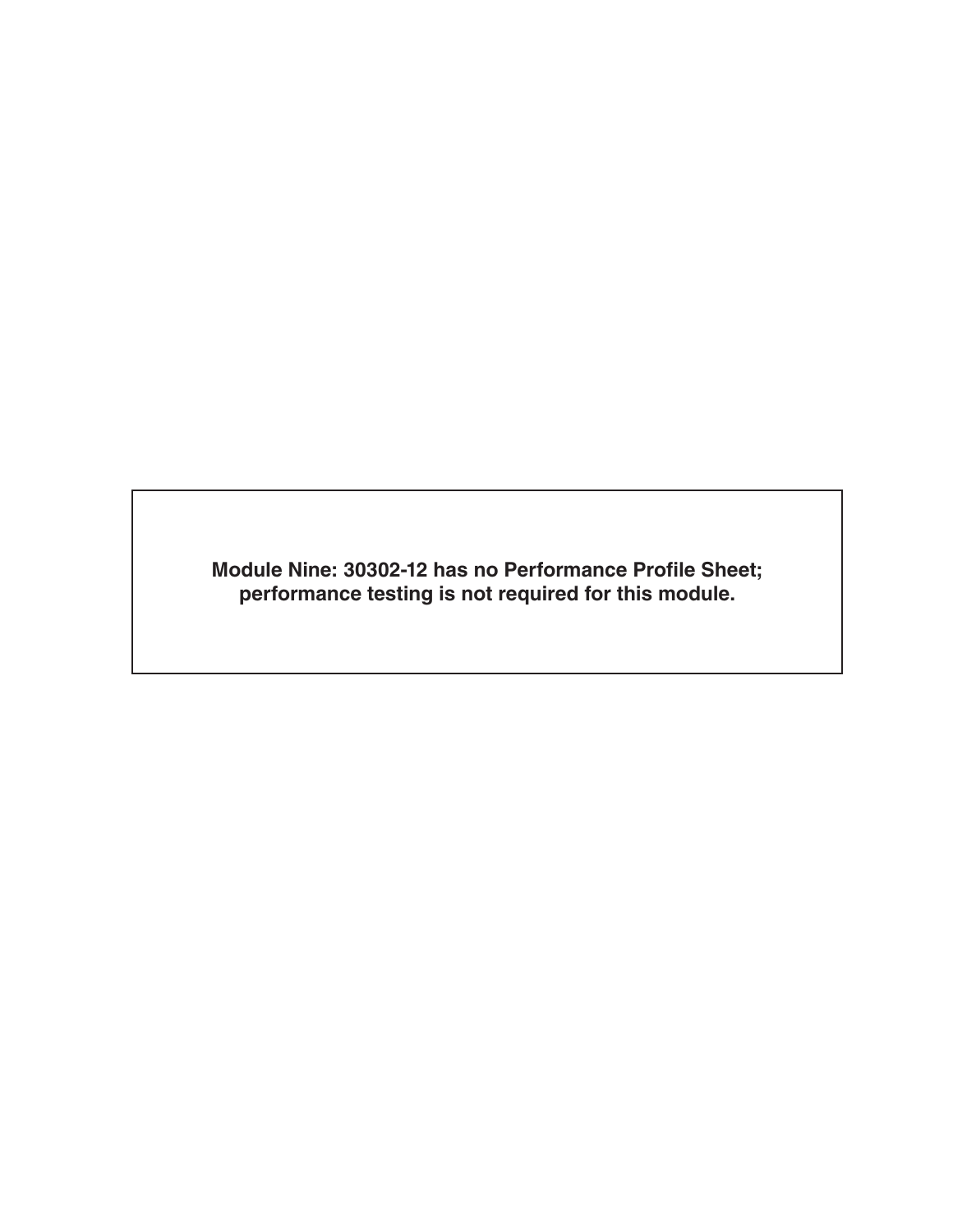**Craft: Ironworking**

**Module Ten: 30303-12**

#### **Module Title: Miscellaneous/Ornamental Ironworking**



TRAINEE NAME: **All and the set of the set of the set of the set of the set of the set of the set of the set of the set of the set of the set of the set of the set of the set of the set of the set of the set of the set of t** 

TRAINING PROGRAM SPONSOR: \_\_\_\_\_\_\_\_\_\_\_\_\_\_\_\_\_\_\_\_\_\_\_\_\_\_\_\_\_\_\_\_\_\_\_\_\_\_\_\_\_\_\_\_\_\_\_\_\_\_\_\_\_\_

INSTRUCTOR: with a set of the set of the set of the set of the set of the set of the set of the set of the set of the set of the set of the set of the set of the set of the set of the set of the set of the set of the set o

 **Rating Levels:** (1) Passed: performed task (2) Failed: did not perform task Be sure to list the date the testing for each task was completed.

\_\_\_\_\_\_\_\_\_\_\_\_\_\_\_\_\_\_\_\_\_\_\_\_\_\_\_\_\_\_\_\_\_\_\_\_\_\_\_\_\_\_\_\_\_\_\_\_\_\_\_\_\_\_\_\_\_\_\_\_\_\_\_\_\_\_\_\_\_\_\_\_\_\_\_\_\_\_\_\_\_\_\_\_\_\_\_\_\_\_\_\_

**Recognition:** When testing for the NCCER Training Program, record performance testing results on Training Report Form 200, and submit the results to your Training Program Sponsor.

| <b>OBJECTIVE</b> | <b>TASK</b>                                                                                                     | <b>RATING</b> | <b>DATE</b> | <b>START</b><br><b>TIME</b> | <b>END</b><br><b>TIME</b> |
|------------------|-----------------------------------------------------------------------------------------------------------------|---------------|-------------|-----------------------------|---------------------------|
|                  | Identify different types of metals used<br>1.<br>for ornamental ironworking.                                    |               |             |                             |                           |
| 2                | Identify different types of ornamental<br>2.<br>ironworking components.                                         |               |             |                             |                           |
| 4                | Identify different types of metal finishes<br>3.<br>and coatings.                                               |               |             |                             |                           |
| 5                | Install miscellaneous anchors, including<br>4.<br>epoxy and stud bolts, and describe how<br>they are installed. |               |             |                             |                           |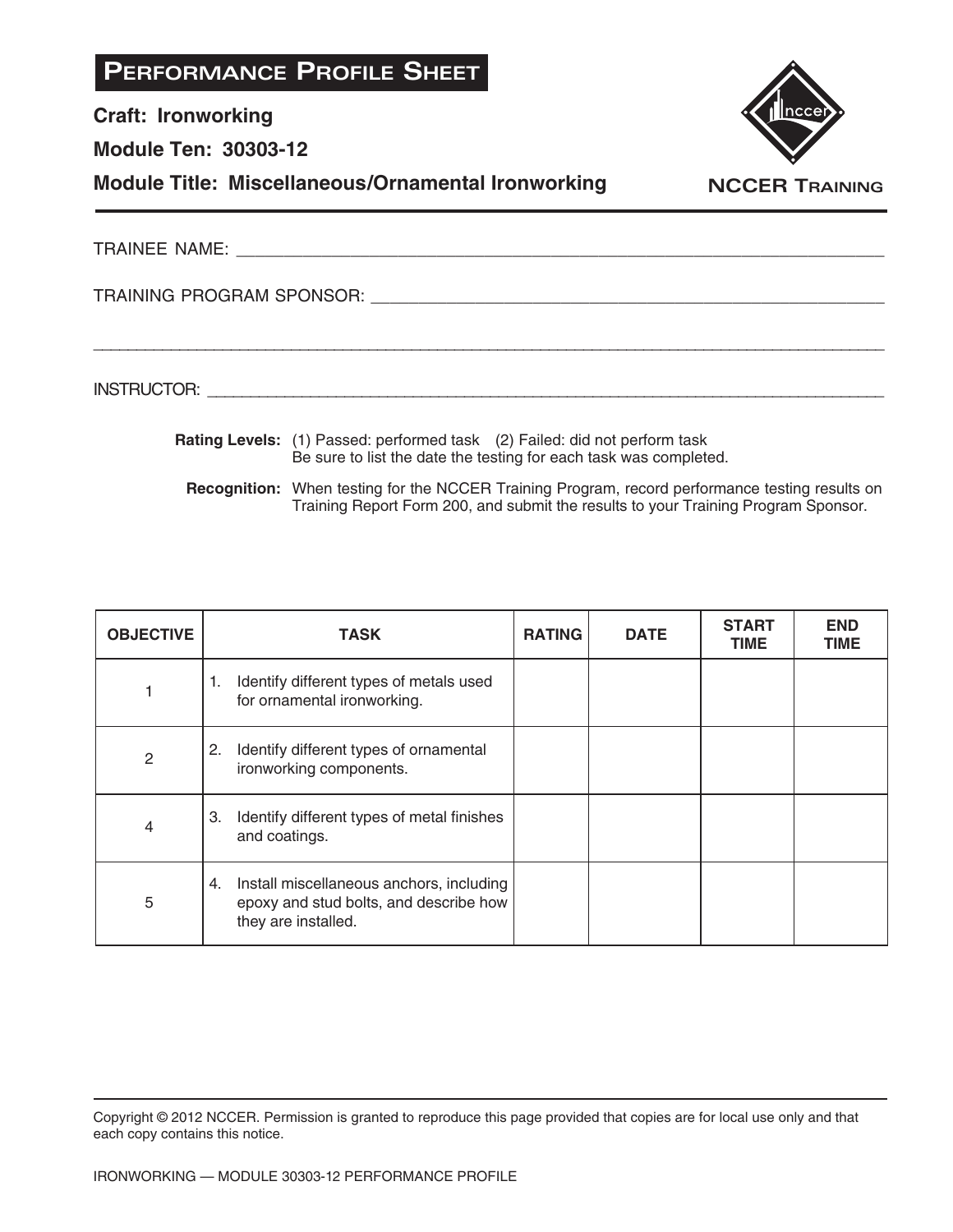| <b>PERFORMANCE PROFILE SHEET</b> |  |
|----------------------------------|--|
|----------------------------------|--|

**Craft: Ironworking**

**Module Eleven: 30316-12**





TRAINEE NAME: **We have all that the set of the set of the set of the set of the set of the set of the set of the set of the set of the set of the set of the set of the set of the set of the set of the set of the set of the** 

TRAINING PROGRAM SPONSOR: \_\_\_\_\_\_\_\_\_\_\_\_\_\_\_\_\_\_\_\_\_\_\_\_\_\_\_\_\_\_\_\_\_\_\_\_\_\_\_\_\_\_\_\_\_\_\_\_\_\_\_\_\_\_

INSTRUCTOR: with a set of the set of the set of the set of the set of the set of the set of the set of the set of the set of the set of the set of the set of the set of the set of the set of the set of the set of the set o

 **Rating Levels:** (1) Passed: performed task (2) Failed: did not perform task Be sure to list the date the testing for each task was completed.

\_\_\_\_\_\_\_\_\_\_\_\_\_\_\_\_\_\_\_\_\_\_\_\_\_\_\_\_\_\_\_\_\_\_\_\_\_\_\_\_\_\_\_\_\_\_\_\_\_\_\_\_\_\_\_\_\_\_\_\_\_\_\_\_\_\_\_\_\_\_\_\_\_\_\_\_\_\_\_\_\_\_\_\_\_\_\_\_\_\_\_\_

**Recognition:** When testing for the NCCER Training Program, record performance testing results on Training Report Form 200, and submit the results to your Training Program Sponsor.

| <b>OBJECTIVE</b> | <b>TASK</b>                                                                      | <b>RATING</b> | <b>DATE</b> | <b>START</b><br><b>TIME</b> | <b>END</b><br><b>TIME</b> |
|------------------|----------------------------------------------------------------------------------|---------------|-------------|-----------------------------|---------------------------|
| 3                | Demonstrate the proper rigging<br>application of grating and checkered<br>plate. |               |             |                             |                           |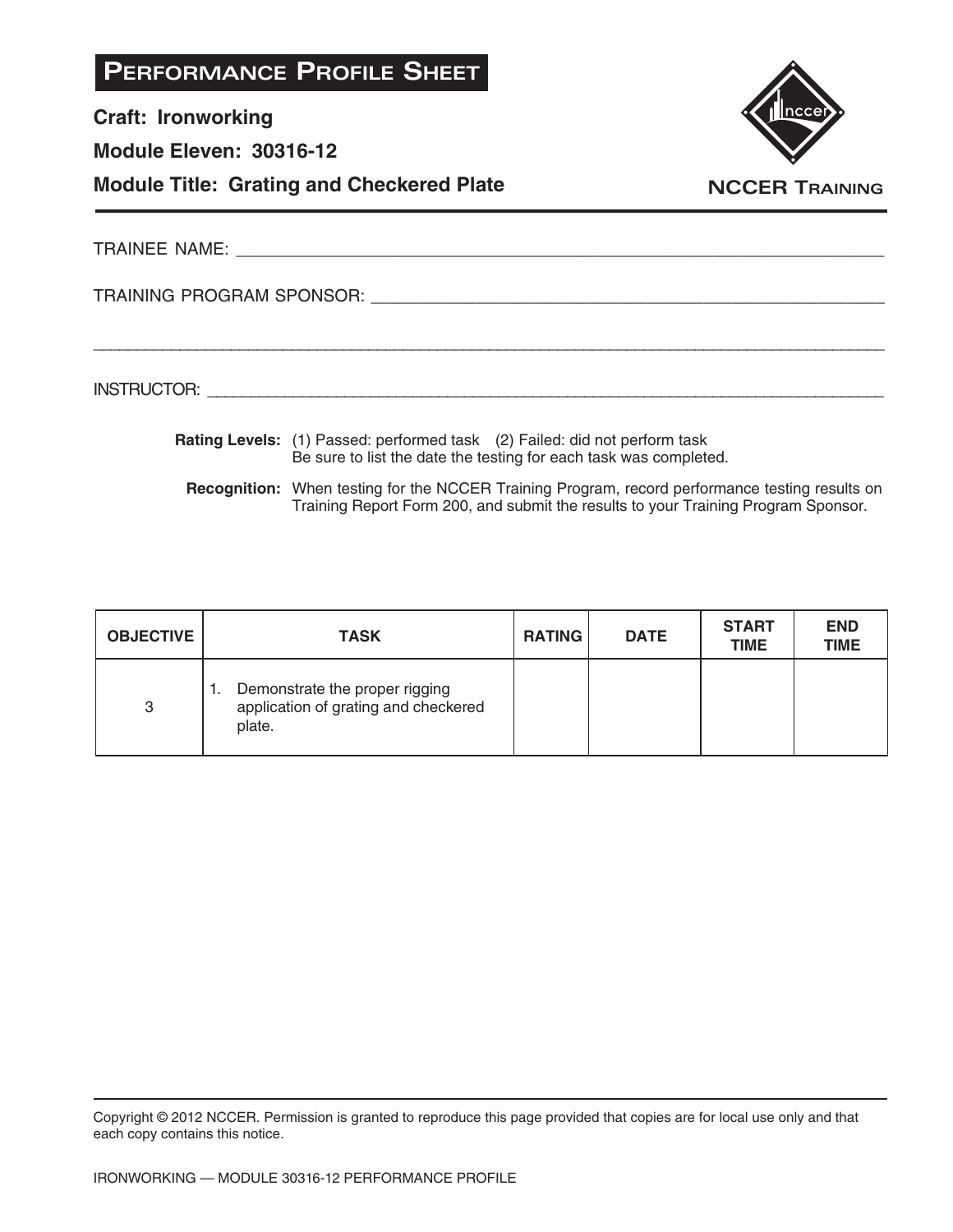| <b>PERFORMANCE PROFILE SHEET</b> |
|----------------------------------|
|----------------------------------|

**Craft: Ironworking**

**Module Twelve: 29104-09**

**Module Title: Air Carbon Arc Cutting and Gouging**



**NCCER TRAINING**

TRAINEE NAME: **All and the set of the set of the set of the set of the set of the set of the set of the set of the set of the set of the set of the set of the set of the set of the set of the set of the set of the set of t** 

\_\_\_\_\_\_\_\_\_\_\_\_\_\_\_\_\_\_\_\_\_\_\_\_\_\_\_\_\_\_\_\_\_\_\_\_\_\_\_\_\_\_\_\_\_\_\_\_\_\_\_\_\_\_\_\_\_\_\_\_\_\_\_\_\_\_\_\_\_\_\_\_\_\_\_\_\_\_\_\_\_\_\_\_\_\_\_\_\_\_\_\_

TRAINING PROGRAM SPONSOR: \_\_\_\_\_\_\_\_\_\_\_\_\_\_\_\_\_\_\_\_\_\_\_\_\_\_\_\_\_\_\_\_\_\_\_\_\_\_\_\_\_\_\_\_\_\_\_\_\_\_\_\_\_\_

INSTRUCTOR: with a set of the set of the set of the set of the set of the set of the set of the set of the set of the set of the set of the set of the set of the set of the set of the set of the set of the set of the set o

 **Rating Levels:** (1) Passed: performed task (2) Failed: did not perform task Be sure to list the date the testing for each task was completed.

**Recognition:** When testing for the NCCER Training Program, record performance testing results on Training Report Form 200, and submit the results to your Training Program Sponsor.

| <b>OBJECTIVE</b> | <b>TASK</b>                                                            | <b>RATING</b> | <b>DATE</b> | <b>START</b><br><b>TIME</b> | <b>END</b><br><b>TIME</b> |
|------------------|------------------------------------------------------------------------|---------------|-------------|-----------------------------|---------------------------|
| 2                | Select and install CAC-A electrodes.<br>1.                             |               |             |                             |                           |
| 3                | 2.<br>Prepare the work area and CAC-A<br>equipment for safe operation. |               |             |                             |                           |
| 4                | 3.<br>Use CAC-A equipment for washing.                                 |               |             |                             |                           |
| 4                | Use CAC-A equipment for gouging.<br>4.                                 |               |             |                             |                           |
| 5                | 5. Perform storage and housekeeping<br>activities for CAC-A equipment. |               |             |                             |                           |